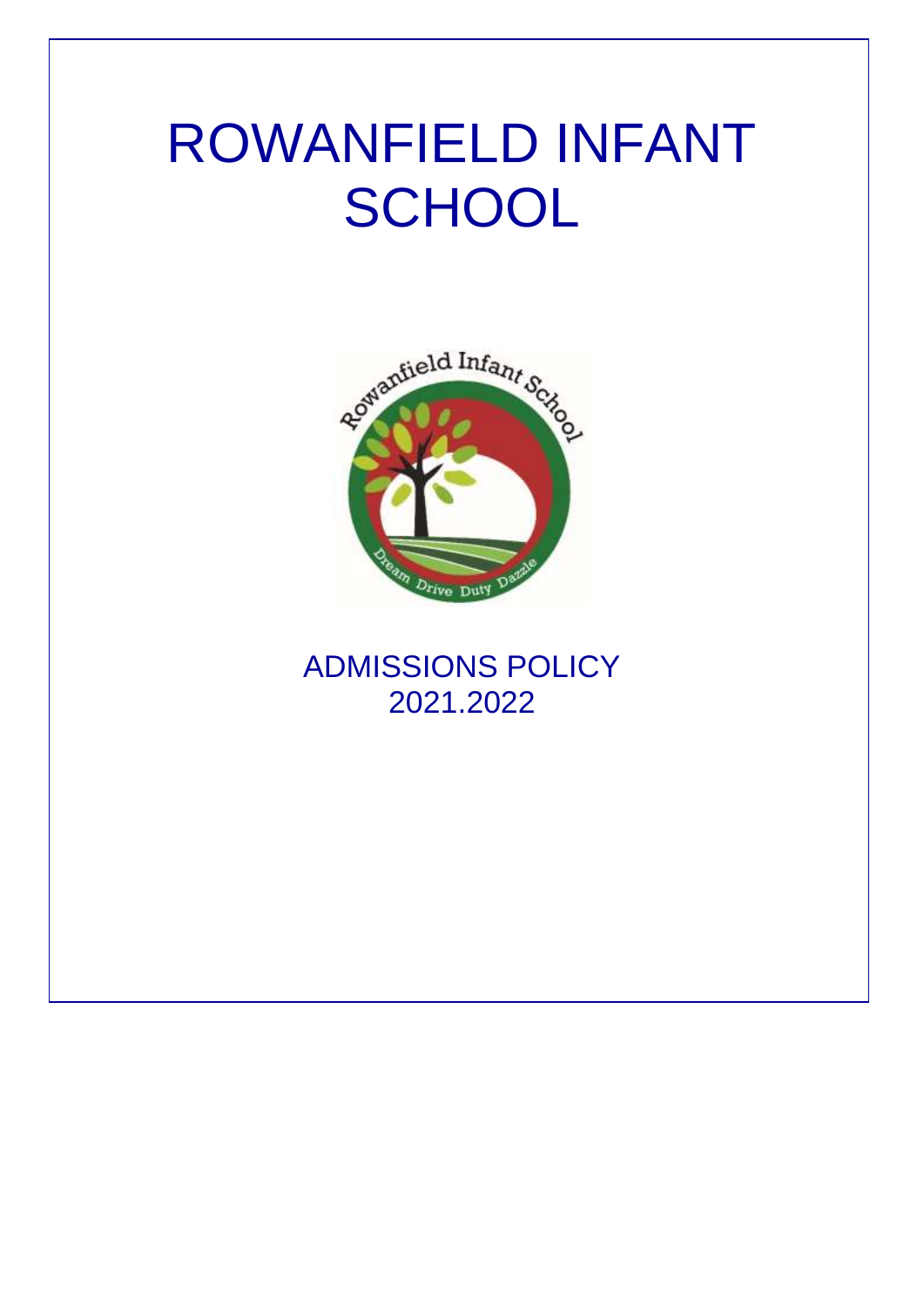### **Rowanfield Infant School Admissions policy ENTRY IN 2021.22**

#### **Rowanfield Infant School:**

Rowanfield Infant and Junior Schools(\*) are situated on the north western side of Cheltenham. We share a site alongside the Rowanfield Children Centre. The two schools work together closely to provide seamless education and support for children and their families. The area from which the pupils are drawn comprises some privately owned semi-detached housing, council houses and flats. At present the Infant school has 265 pupils on roll within the 4 - 7 age range and the junior school has just over 300 pupils within the 7-11 age range. Both schools have a committed and dedicated team of teachers and support staff. The two schools share a governing body. The latest Ofsted inspection (2016) graded the Infant School as 'Good'. The latest Ofsted inspection at the Juniors (2020) also graded the school as 'Good.'

Email: [admin@rowanfield-inf.gloucs.sch.uk](mailto:admin@rowanfield-inf.gloucs.sch.uk) Telephone Number: 01242 515334

The admission arrangements described in this document will apply to admissions in September 2020.

#### **Admissions to Rowanfield Infant School for Reception 1 st September 2021:**

Admissions for Reception places will be co-ordinated through the Gloucestershire Local Authority's Co-ordinated Scheme and its timetable. Parents will need to apply for a place in the Reception class of the School on the Common Application Form if they wish their child to be considered for a place.

|        | <b>Contact:</b> Admissions and Transfer Team                                                            |
|--------|---------------------------------------------------------------------------------------------------------|
|        | <b>Address:</b> Gloucestershire County Council<br>Shire Hall<br>Gloucester<br>GL1 2TP<br>United Kingdom |
| web:   | www.gloucestershire.gov.uk/schooladmissions                                                             |
| Email: | school.admissions@gloucestershire.gov.uk                                                                |
| Tel: T | 01452 425407                                                                                            |

The School will operate with a Published Admission Number (PAN) of 90 children.

All preferences in applications received on-time will be considered simultaneously and ranked in accordance with the admission criteria below. If the School is oversubscribed, places will be offered with regard to the priority order outlined in the section below.

#### In Year Admissions:

In-year applications are all those made outside the normal admissions round for children of compulsory school age i.e. those applications made during the academic year (after the first day of the Autumn term) for any school place in Reception through to Year 2. For In-Year applications parents should apply directly to the school by contacting the head of School, who will arrange a meeting and arrange for an admissions pack including an application form to be made available.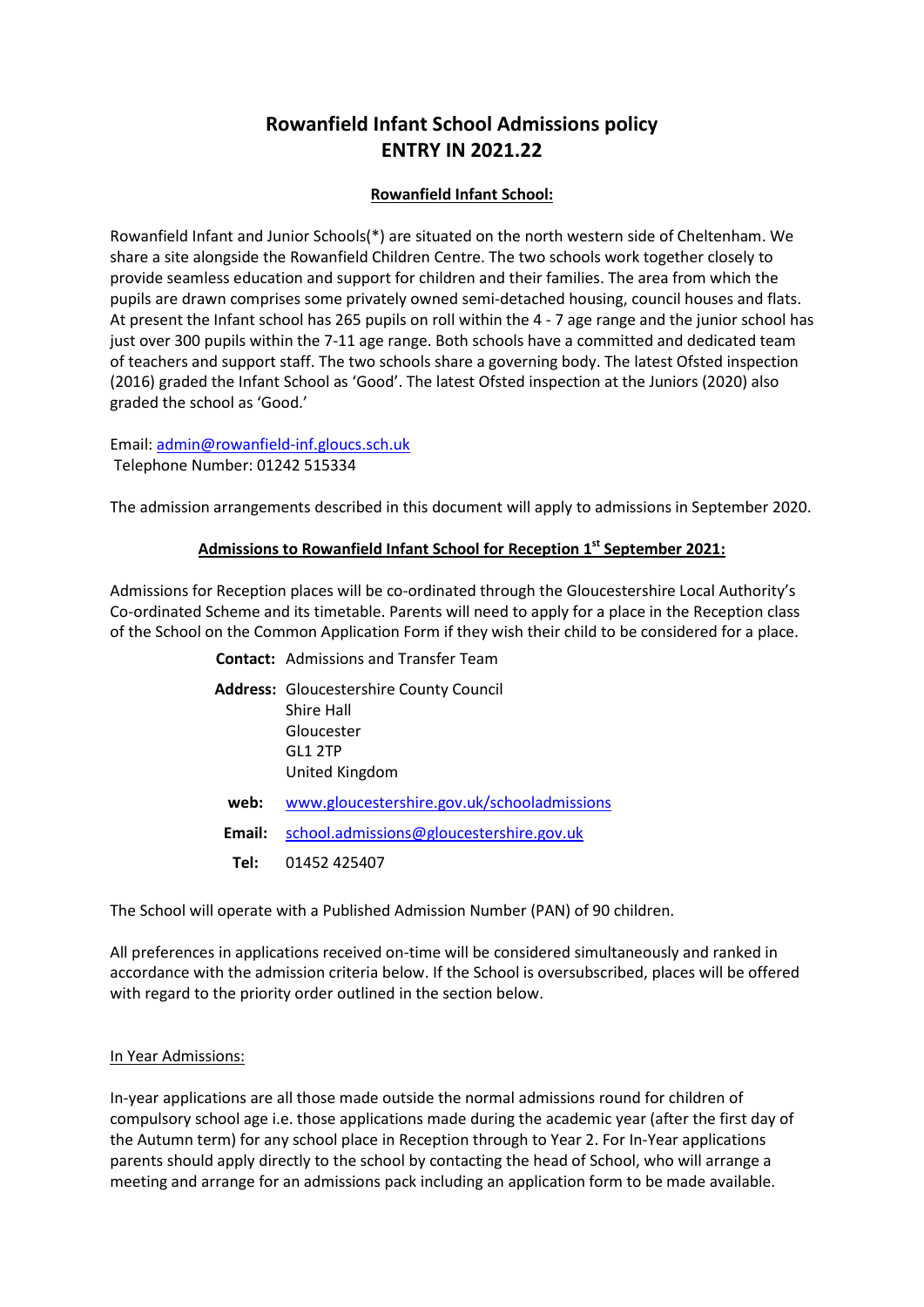#### Email: [admin@rowanfield-inf.gloucs.sch.uk](mailto:admin@rowanfield-inf.gloucs.sch.uk) Telephone Number: 01242 515334

#### Waiting list:

The school will operate a waiting list for each year group. Where the school receives more applications for places than there are places available, a waiting list will operate until the end of the academic year. This will be maintained by the school and it will be open to any parent to ask for his or her child's name to be placed on the waiting list, following an unsuccessful application.

Children's position on the waiting list will be determined solely in accordance with the oversubscription criteria. Where places become vacant they will be allocated to children on the waiting list in accordance with the oversubscription criteria. The waiting list will be reordered in accordance with the oversubscription criteria whenever anyone is added to or leaves the waiting list.

#### **Admission Criteria Priority order and Oversubscription Criteria:**

- *1. A '*looked after child' *( 1 )* or a child who was previously looked after but immediately after being looked after became subject to an adoption*( 2 )* child arrangements order (residency order) *( 3 )* or special guardianship order *( 4 )* including those who appear to the admission authority to have been in state care outside of England and ceased to be in state care as a result of being adopted *( 5 )*.
	- *(1) A 'looked after child' is a child who is (a) in the care of a local authority, or (b) being provided with accommodation by a local authority in the exercise of their social services functions (see the definition in Section 22(1) of the Children Act 1989) at the time of making an application to a school. Such children are referred to as Children in Care.*
	- *(2) This includes children who were adopted under the Adoption Act 1976 (see section 12 adoption orders) and children who were adopted under the Adoption and Children's Act 2002 (see section 46 adoption orders).*
	- *(3) Under the provisions of s.12 of the Children and Families Act 2014.*
	- *(4) See Section 14A of the Children Act 1989 which defines a 'special guardianship order' as an order appointing one or more individuals to be a child's special guardian (or special guardians).*
	- *(5) A child is regarded as having been in state care outside of England if they were in the care of or were accommodated by a public authority, a religious organisation, or any other provider of care whose sole or main purpose is to benefit society.*
- *2.* Children with a sibling attending the School at the time of application. For this purpose, sibling refers to brother or sister, half brother or sister, adopted brother or sister, step brother or sister, or the child of the parent/carer's partner as well as children who are brought together as a family by a same sex civil partnership. In every case, the child must be living in the same family unit at the same home address\*, at the time of application.
- *3.* Children with the strongest geographical claim, measured in a straight line from the ordnance survey address point of the child's home address\* (including flats) to the ordnance survey address point of the School, using the Local Authority's computerised measuring system, with those living closer to the School receiving the higher priority **AND** where the school is the closest school to the home address with a place.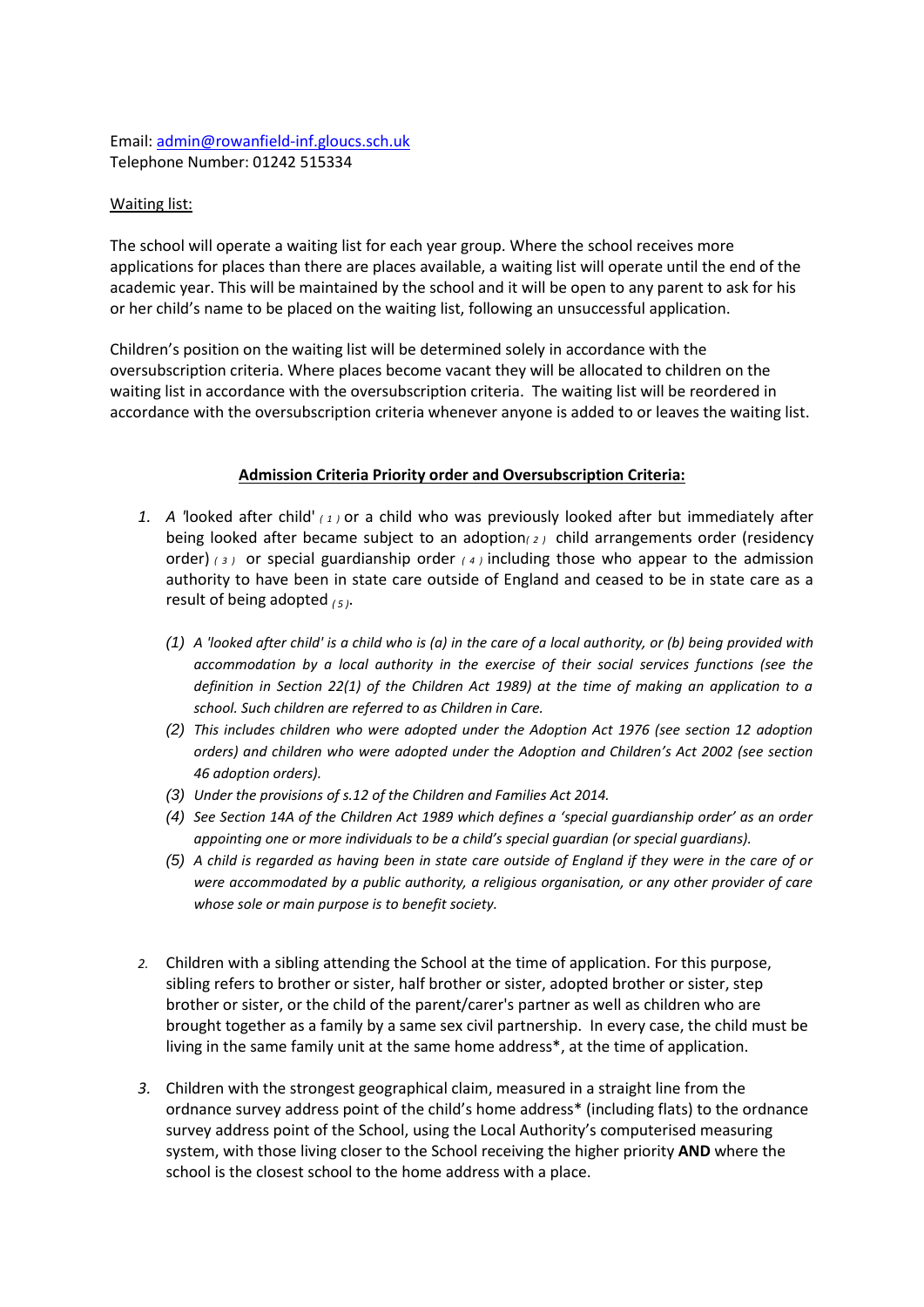\* *The home address is where a child normally lives. Where a child lives with parents with shared parental responsibility, each for part of a week, the address where the child lives is determined using a joint declaration from the parents stating the pattern of residence. If a child's residence is split equally between both parents, then parents will be asked to determine which residential address should be used for the purpose of admission to school. If no joint declaration is received where the residence is split equally by the closing date for applications, the home address will be taken as the address where the child is registered with the doctor. If the residence is not split equally between both parents, then the address used will be the address where the child spends the majority of the school week.*

#### Tie-break:

If the school becomes oversubscribed within criteria 2 or 3 above a distance tie-break will apply, with those living closest to the school being given priority for admission.

If two children live exactly the same distance from the school random allocation undertaken by someone unconnected to the School Trust will be used as a final tie-break to decide who will be admitted.

#### Multiple Births:

If two or more children of multiple birth (twins, triplets etc.) from the same family are tied for the final place, we will admit them all, as permitted by the infant class size rules and exceed our PAN.

#### Service Family Arrangements:

Rowanfield Infant School recognises the unique challenges associated with children of UK service personnel and other Crown Servants and follows the Gloucestershire County Councils protocols in this instance.

We will therefore accept a unit quartering address as a 'home' address for such applicants prior to them moving into the area, provided their application is accompanied by an official letter from their unit declaring a relocation date and quartering address.

Details can be found in the GCC Guidance booklet <http://www.gloucestershire.gov.uk/schooladmissions>

#### Summer Born Children:

Due to the changes within the School Admission Code 2014, it is now possible to request a deferred entry for children born after 1st April. Parents must still apply for a place in the child's correct admission year however, in exceptional circumstances, can then apply to both the school and the local authority to defer entry to the following year. Agreement must be reached by all parties before a deferred entry can be approved and then the normal admission processes will be applied in the following year.

Full details can be found in the GCC Guidance booklet <http://www.gloucestershire.gov.uk/schooladmissions>

#### **Deferred entry for Infants:**

For any child that is not yet 5, parents offered a place in reception for their child have a right to defer the date their child is admitted, or to take the place up part-time, until the child reaches compulsory school age. Places cannot be deferred beyond the beginning of the final term of the school year for which the offer was made.